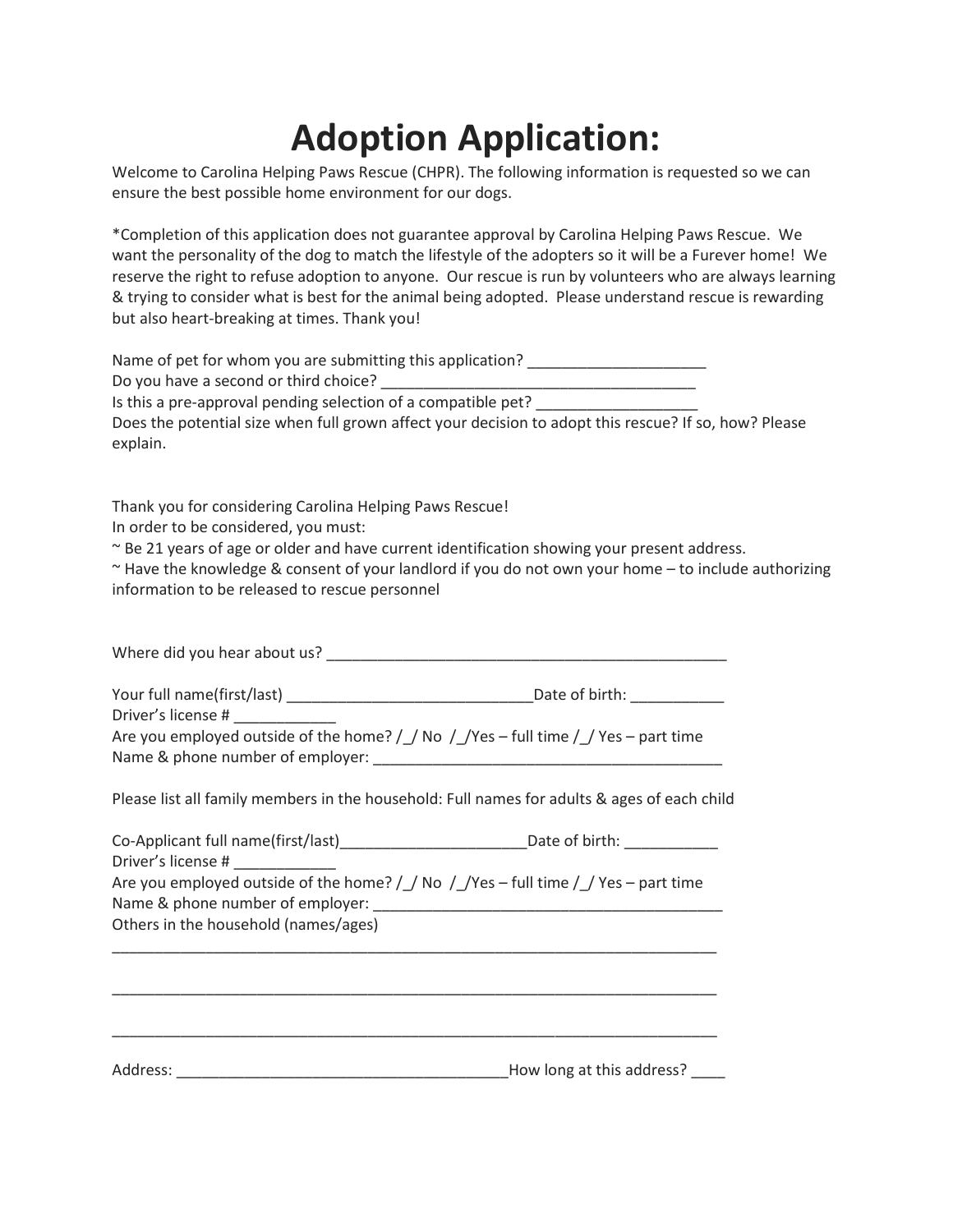|                                                                                                   |                                                                                                                       |           | Applicant Phone (Home): ____________________ Mobile; ___________________________                                                                                                                                                |  |
|---------------------------------------------------------------------------------------------------|-----------------------------------------------------------------------------------------------------------------------|-----------|---------------------------------------------------------------------------------------------------------------------------------------------------------------------------------------------------------------------------------|--|
|                                                                                                   |                                                                                                                       |           |                                                                                                                                                                                                                                 |  |
|                                                                                                   |                                                                                                                       |           | Please describe your household: Active, Laid back, Chaotic, etc. [19] Please describe your household: Active, Laid back, Chaotic, etc.                                                                                          |  |
|                                                                                                   | what their allergic reaction is and how it is managed.                                                                |           | Has anyone in your household suffered from allergies to animals? Please state who, for how long, and<br><u> 1989 - Johann John Stone, markin sanadi amerikan bahasa dalam bahasa dalam bahasa dalam bahasa dalam bahasa d</u>   |  |
|                                                                                                   |                                                                                                                       |           | If applying to adopt, why are you interested in adopting this pet?<br>____Family Pet ______For Children _____Gift _____Guard Dog/Protection<br>Companion for other Pets ___________Other (Explain)_____________________________ |  |
|                                                                                                   | _____Companion for other Pets _________Other                                                                          |           | If applying to foster, why are you interested in fostering for our rescue?<br>____Family Pet ______For Children _____Gift _____Guard Dog/Protection                                                                             |  |
|                                                                                                   |                                                                                                                       |           |                                                                                                                                                                                                                                 |  |
|                                                                                                   |                                                                                                                       |           | How are you planning on introducing your new pet to the pets already living in your home?                                                                                                                                       |  |
|                                                                                                   | <u> 1989 - Johann John Stein, markin film yn y sefydlu yn y sefydlu yn y sefydlu yn y sefydlu yn y sefydlu yn y s</u> |           |                                                                                                                                                                                                                                 |  |
|                                                                                                   |                                                                                                                       |           | Please list all animals in your household currently or have owned in the past:                                                                                                                                                  |  |
| Name:<br>Breed:<br>Sex:<br>Spayed/Neutered<br>Reason if not<br><b>Time Owned</b><br>Current ages: | Animal #1<br>What happened to him/her?                                                                                | Animal #2 | Animal #3<br>Animal #4                                                                                                                                                                                                          |  |
|                                                                                                   | Veterinarian Information:                                                                                             |           | Please call and authorize release of information to our rescue personnel.                                                                                                                                                       |  |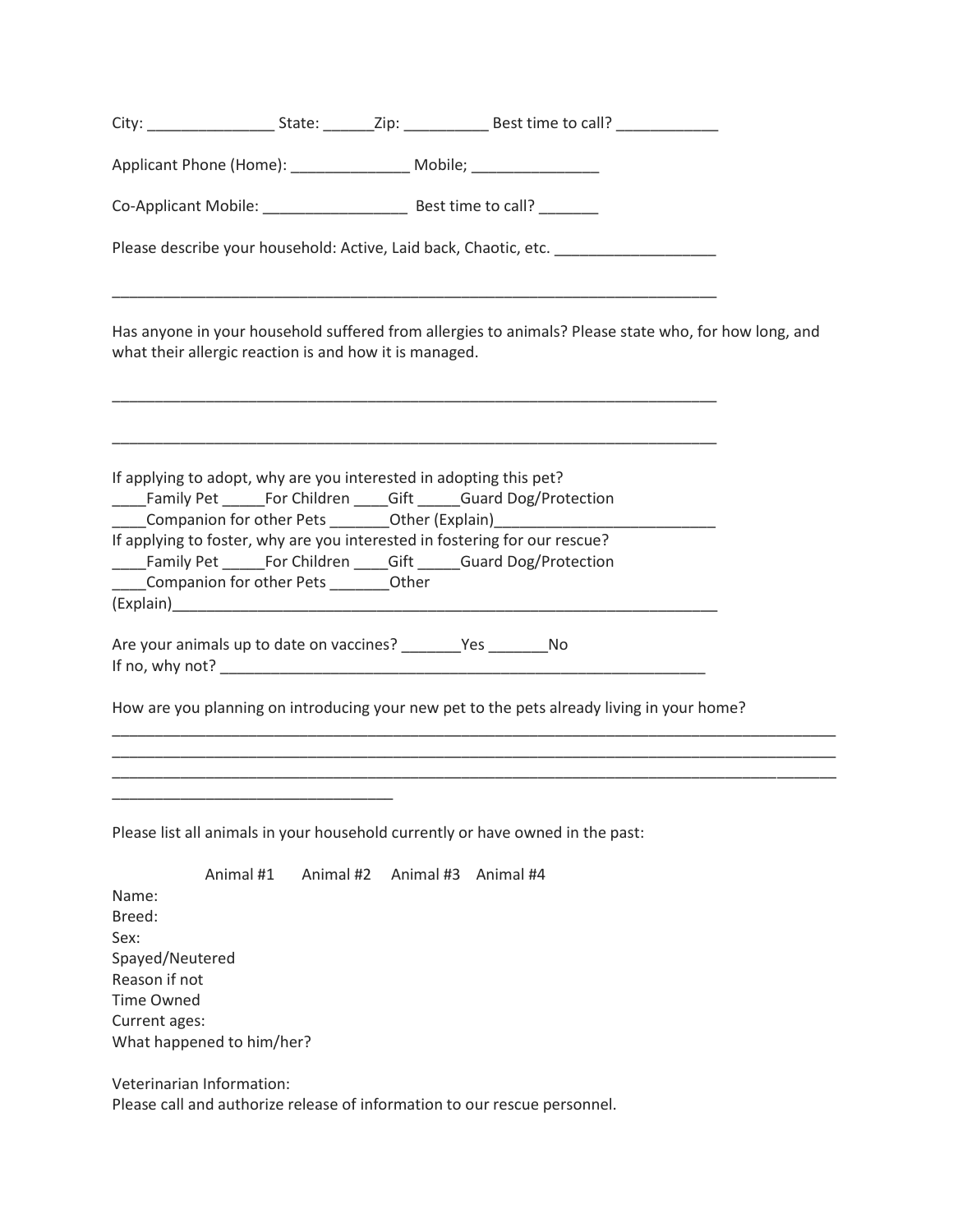| Please list 3 personal references we can contact:                          |                                                             |                                                                                                           |  |
|----------------------------------------------------------------------------|-------------------------------------------------------------|-----------------------------------------------------------------------------------------------------------|--|
|                                                                            |                                                             |                                                                                                           |  |
|                                                                            |                                                             |                                                                                                           |  |
|                                                                            |                                                             |                                                                                                           |  |
|                                                                            |                                                             |                                                                                                           |  |
|                                                                            |                                                             |                                                                                                           |  |
|                                                                            |                                                             |                                                                                                           |  |
|                                                                            |                                                             |                                                                                                           |  |
| Have you EVER turned a pet over to a shelter: _________Yes _____________No |                                                             |                                                                                                           |  |
| If yes, please explain                                                     |                                                             |                                                                                                           |  |
|                                                                            | <u> 1989 - Johann Stoff, amerikansk politiker (d. 1989)</u> |                                                                                                           |  |
|                                                                            |                                                             | <u> 1989 - Johann Stoff, amerikansk politiker (d. 1989)</u>                                               |  |
|                                                                            |                                                             |                                                                                                           |  |
| How many hours each day will this pet be without human companionship?      |                                                             |                                                                                                           |  |
|                                                                            |                                                             |                                                                                                           |  |
|                                                                            |                                                             |                                                                                                           |  |
|                                                                            |                                                             | Do you live in: ______House___Apartment___Condo/Townhouse__Mobile Home                                    |  |
|                                                                            |                                                             |                                                                                                           |  |
|                                                                            |                                                             |                                                                                                           |  |
|                                                                            |                                                             | If you rent, we must contact the owner to obtain permission for this pet to live in your home. Property   |  |
| Owner's name and phone number:                                             |                                                             |                                                                                                           |  |
|                                                                            |                                                             |                                                                                                           |  |
|                                                                            |                                                             | If you were to move are you willing to restrict your choice of housing to places where the type of pet, # |  |
|                                                                            |                                                             |                                                                                                           |  |
|                                                                            |                                                             |                                                                                                           |  |
|                                                                            |                                                             | Are you willing to have a representative of CHPR come to see where the pet will be living? ______ Yes     |  |
| $\rule{1em}{0.15mm}$ No                                                    |                                                             |                                                                                                           |  |
|                                                                            |                                                             |                                                                                                           |  |
| Do you have a fenced yard: _______Yes ___________No                        |                                                             |                                                                                                           |  |
|                                                                            |                                                             |                                                                                                           |  |
| If yes, Fully Fenced ____Partially Fenced ___Chain Link ____ Wood          |                                                             |                                                                                                           |  |
| ____Vinyl _____Electric _________Height of Fence_________                  |                                                             |                                                                                                           |  |
| If no fence is installed, how will you keep the dog on your property?      |                                                             |                                                                                                           |  |
|                                                                            |                                                             |                                                                                                           |  |
|                                                                            |                                                             |                                                                                                           |  |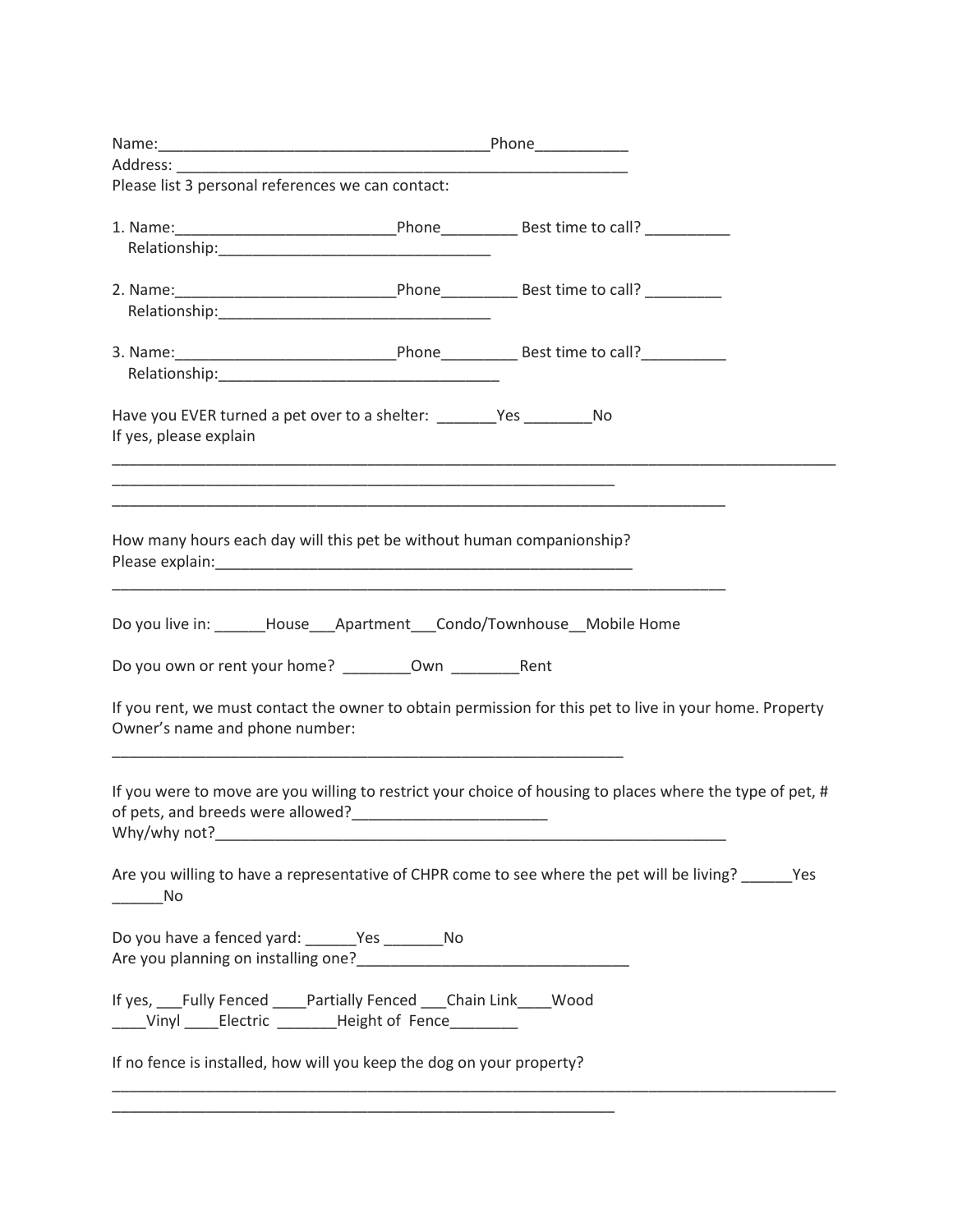| Do you have a dog door? __________Yes __________No                                                                                                                                                                                                                                                                                                                                                                                                                       |
|--------------------------------------------------------------------------------------------------------------------------------------------------------------------------------------------------------------------------------------------------------------------------------------------------------------------------------------------------------------------------------------------------------------------------------------------------------------------------|
| Are there stairs at your home? ______Yes ________No. If yes, how many?_____                                                                                                                                                                                                                                                                                                                                                                                              |
| Will the dog spend any time in the garage? _____Yes _______No<br>All dogs & puppies react differently to a new environment & we cannot guarantee a pet will be<br>housetrained when adopted. Please acknowledge you are aware some housetraining may be needed<br>for your new pet & you will have the time to give him/her this<br>attention ________________________(initial here)<br>What methods will you use to house-train him/her?_______________________________ |
| How will you training the dog's behavior? Self _Training Class _Professional trainer?<br>Are you able and willing to exercise the dog on a a daily basis Pes No                                                                                                                                                                                                                                                                                                          |
|                                                                                                                                                                                                                                                                                                                                                                                                                                                                          |
|                                                                                                                                                                                                                                                                                                                                                                                                                                                                          |
| Do you plan to move or go on vacations soon: _____Yes. If yes, do you plan to take the dog with<br>you?                                                                                                                                                                                                                                                                                                                                                                  |
| If you go away for a few days, or on a vacation, who will take care of the                                                                                                                                                                                                                                                                                                                                                                                               |
| Are you aware heartworm disease in dogs occurs at an alarming rate in the Southern US? _____ Yes ____<br>No                                                                                                                                                                                                                                                                                                                                                              |
| Are you willing & able to afford heartworm preventative medications for your pets? Yes Not at<br>this time Have you ever had a pet test positive for heartworm disease? Ves No What did you do                                                                                                                                                                                                                                                                           |
| If applying to adopt, how much are you willing to spend on medical bills for your dog per year? Up to<br>\$100 __ up to \$500 __ up to \$1000 __ up to \$5000 __ whatever it takes.                                                                                                                                                                                                                                                                                      |
| What would you do if the vet bills go over this amount?__________________________                                                                                                                                                                                                                                                                                                                                                                                        |
| Have you ever applied to foster or adopt a dog from CHPR before? ________Yes _______No<br>Have you ever applied for or adopted a pet from any other rescue or shelter? Pes No<br>What was the outcome of that application? (approved-led to an adoption// denied - for what reason?)                                                                                                                                                                                     |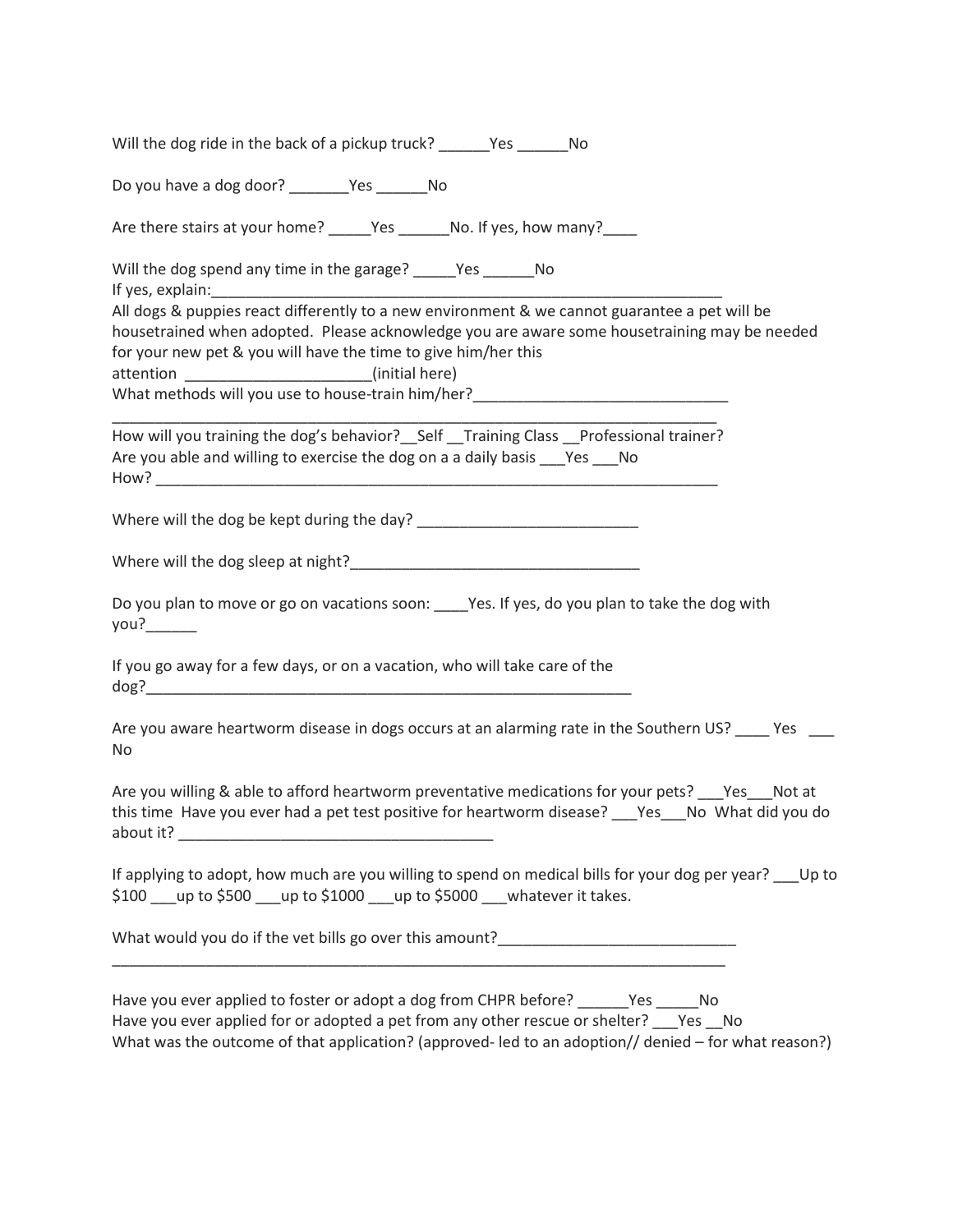To ADOPT: Be able and willing to spend the time and money necessary to provide training, medical treatment, and proper care for a pet.

To Foster: Be able and willing to spend the time necessary to care for a pet.

What provisions will you make for the dog/cat should circumstances occur and you become unable to care for it?

\_\_\_\_\_\_\_\_\_\_\_\_\_\_\_\_\_\_\_\_\_\_\_\_\_\_\_\_\_\_\_\_\_\_\_\_\_\_\_\_\_\_\_\_\_\_\_\_\_\_\_\_\_\_\_\_\_\_\_\_\_\_\_\_\_\_\_\_\_\_\_\_\_\_\_\_\_\_\_\_\_\_\_\_\_ \_\_\_\_\_\_\_\_\_\_\_\_\_\_\_\_\_\_\_\_\_\_\_\_\_\_\_\_\_\_\_\_\_\_\_\_\_\_\_\_\_\_\_\_\_\_\_\_\_\_\_\_\_\_\_\_\_\_\_\_\_\_\_\_\_\_\_\_\_\_\_\_\_\_\_\_\_\_\_\_\_\_\_\_\_

\_\_\_\_\_\_\_\_\_\_\_\_\_\_\_\_\_\_\_\_\_\_\_\_\_\_\_\_\_\_\_\_\_\_\_\_\_\_\_\_\_\_\_\_\_\_\_\_\_\_\_\_\_\_\_\_\_\_\_\_\_\_\_\_\_\_\_\_\_\_\_\_\_\_\_\_\_\_\_\_\_\_\_\_\_

\_\_\_\_\_\_\_\_\_\_\_\_\_

\_\_\_\_\_\_\_\_\_\_\_\_\_\_\_\_\_\_\_\_\_\_\_\_\_\_\_\_\_\_\_\_\_\_\_\_\_\_\_\_\_\_\_\_\_\_\_\_\_\_\_\_\_\_\_\_\_\_\_ For applicants and co-applicants:

Additional comments by applicant:

 $/ /$  /  $/$  l have answered all of the above questions truthfully to the best of my knowledge.

 $/ /$  /  $/$  lunderstand that if, for any reason, I can no longer care for or keep an animal, I agree to contact Carolina Helping Paws Recue and MUST RETURN him/her directly to a rescue representative and I will sign all necessary papers for the surrender of the animal

 $/$   $/$   $/$  am committed to keeping this pet(s) until it dies due to old age or illness, even if your family, life, job changes or you move/are moving

 $/ /$  /  $/$  am willing to accept immediate & full responsibility for ownership of this pet including medical care & expense and training of the pet

/ / /I agree to properly license the adopted pet(s) and follow all local and state regulations regarding pet ownership and control

 $/$   $/$   $/$   $/$  lagree to keep the adopted pet up to date on vaccinations as recommended by a licensed veterinarian

 $/$   $/$   $/$   $/$  agree to provide the pet with yearly veterinarian examinations and follow their recommendations for vaccinations, dental work, preventative medications, etc

/ / /I agree to not declaw any cat

 $/$   $/$   $/$   $/$ In the unlikely event that I adopt a pet that is not already spayed or neutered, I agree to neuter or spay at no later than six (6) months or when a veterinarian suggests and to provide proof of the procedure upon request to the rescue

/ / /I hereby authorize the release of information to Carolina Helping Paws Rescue by the veterinarian and staff providing care for my pets

/ / /I agree to provide the pet with a safe and loving home, food, water, shelter, and medical care to keep him/her healthy to include preventative medications and sufficient exercise and agree to leash this pet until which time he/she is trained to be off leash and is fully familiar with the new surroundings of our home and to take care when traveling to include restraints and leashes when getting in and out of vehicles when off of our property

 $/$   $/$   $/$   $/$  agree to always bring my animal into my home at night or anytime I am unable to supervise it so my animal can be safe from the elements, other animals, and people who may target him for theft and abuse

/ / /I agree to never abandon the animal under any circumstances and expect him/her to fend for itself